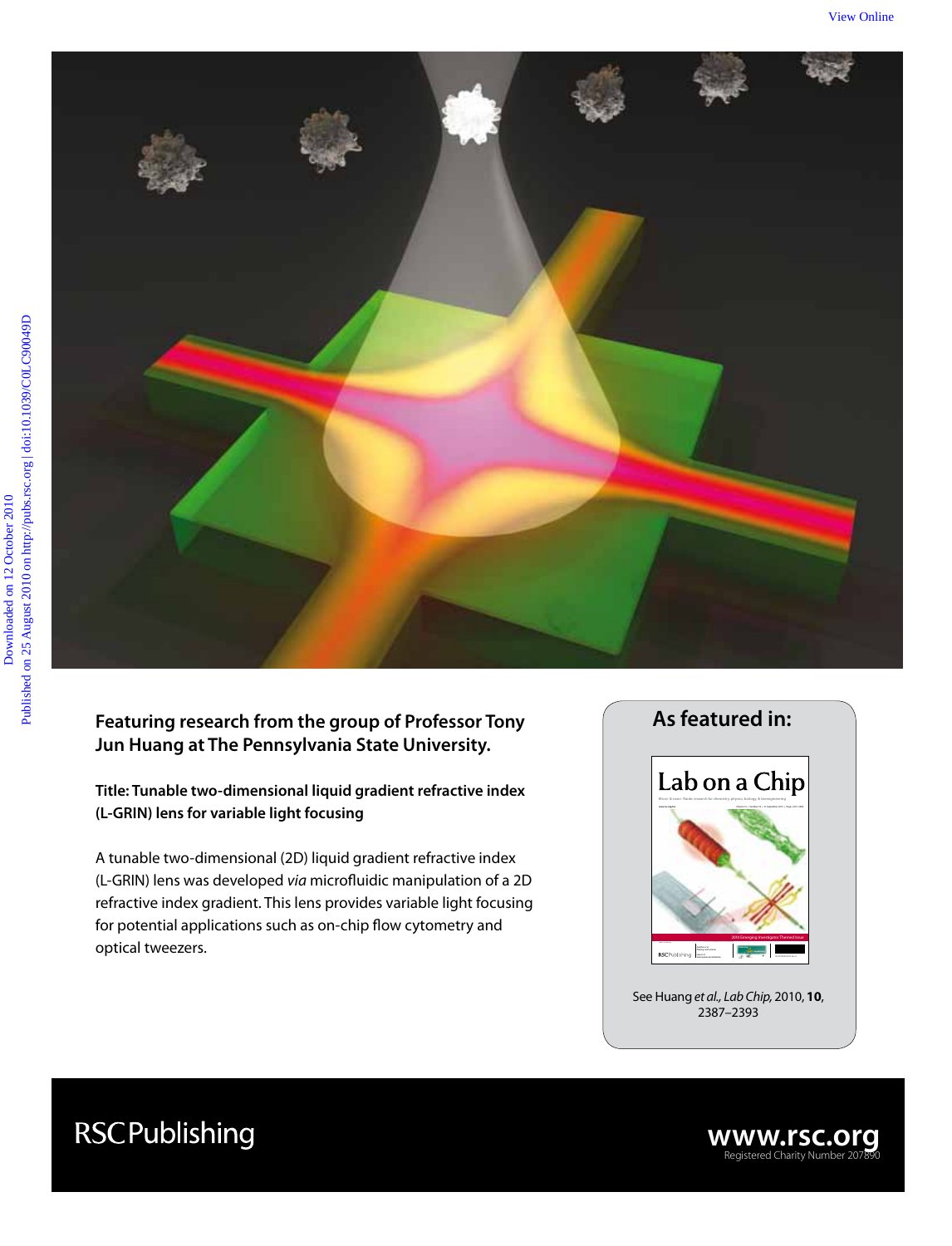# Tunable two-dimensional liquid gradient refractive index (L-GRIN) lens for variable light focusing†‡

Hua Huang,<sup>ab</sup> Xiaole Mao,<sup>bc</sup> Sz-Chin Steven Lin,<sup>b</sup> Brian Kiraly,<sup>b</sup> Yiping Huang<sup>a</sup> and Tony Jun Huang<sup>\*bc</sup>

Received 13th April 2010, Accepted 6th July 2010 DOI: 10.1039/c005071g

We report a two-dimensional (2D) tunable liquid gradient refractive index (L-GRIN) lens for variable focusing of light in the out-of-plane direction. This lens focuses a light beam through a liquid medium with a 2D hyperbolic secant (HS) refractive index gradient. The refractive index gradient is established in a microfluidic chamber through the diffusion between two fluids with different refractive indices, *i.e.* CaCl<sub>2</sub> solution and deionized (DI) water. The 2D HS refractive index profile and subsequently the focal length of the L-GRIN lens can be tuned by changing the ratio of the flow rates of the  $CaCl<sub>2</sub>$  solution and DI water. The focusing effect is experimentally characterized through side-view and top-view image analysis, and the experimental data match well with the results from ray-tracing optical simulations. Advantages of the 2D L-GRIN lens include simple device fabrication procedure, low fluid consumption rate, convenient lens-tuning mechanism, and compatibility with existing microfluidic devices. We expect that with further optimizations, this 2D L-GRIN lens can be used in many opticsbased lab-on-a-chip applications. PAPER<br>
Tunable two-dimensional liquid gradient refractive index (L-GRIN) lens for<br> **variable light focusing**  $\uparrow$ **;**<br>
Hua Huang.<sup>46</sup> Xaole Mao,<sup>14</sup> Sz-Chin Steven Lin,<sup>4</sup> Brian Kiraly,<sup>5</sup> Yiping Huang<sup>4</sup> and Tony Jun Huang

# Introduction

Tunable microlenses have drawn much attention in recent years due to their applications in optics-based lab-on-a-chip systems. Tunable microlenses are capable of focusing incident light, shifting the focal point, and collecting weak light at the micrometre scale. They can be further combined with other on-chip components to perform functions such as biological detection,<sup>1,2</sup> particle manipulation,<sup>3,4</sup> and microscopic bioimaging.<sup>5-7</sup> Thus far, many methods have been utilized to construct tunable microlenses. Elastomeric materials, such as polydimethylsiloxane (PDMS), have been used to form pressureactuated tunable lens surfaces.<sup>8-10</sup> In recent years, liquids have become a popular active material in tunable microlenses due to their advantages of reconfigurability and optically smooth meniscus surfaces. For example, the electrowetting phenomenon $11-13$  has proven to be a promising mechanism for changing the liquid contact angle, and hence the radius of curvature of the liquid meniscus along with the focal length of the meniscus microlens.<sup>14,15</sup>

Most recently, the concept of reconfigurable liquid–liquid optofluidic16–21 devices, such as liquid-core/liquid-cladding waveguides and light sources, has been developed.<sup>22,23</sup> In these liquid–liquid optofluidic devices, light can be manipulated purely

by liquid flow, thus eliminating the need for mechanical or electrical light-manipulation mechanisms. This characteristic makes liquid–liquid optofluidic devices naturally compatible with other flow-based lab-on-a-chip components. In this regard, various tunable optofluidic microlenses based on liquid–liquid interfaces have been successfully demonstrated.<sup>24</sup> The key to these liquid–liquid microlenses is to create a hydrodynamically tunable, curved liquid–liquid interface between two side-by-side flowing fluids having different refractive indices. The tunable liquid–liquid interface can then act as a refractive lens to variably focus light. Previously, we demonstrated a tunable optofluidic cylindrical microlens<sup>24</sup> by using the Dean flow effect<sup>25-28</sup> induced in a curved microchannel to bend a  $CaCl<sub>2</sub>/H<sub>2</sub>O$  liquid–liquid interface. Reconfigurable liquid–liquid lenses which exploited the convex shape of liquid–liquid interfaces in a microfluidic expansion chamber have also been demonstrated by the Whitesides group and others.<sup>29,30</sup>

The major advantage of these liquid–liquid interface-based microlenses is that the lenses can be tuned with simple adjustment of the flow conditions. On the other hand, however, these liquid–liquid interface-based microlenses present two challenges. First, diffusion of solute across the fluid–fluid interface tends to smear the fluid–fluid interface boundary. This forces the lens design to use a high flow rate to minimize the diffusion time and maintain a relatively distinct liquid–liquid interface. Second, most of the current liquid–liquid interface-based microlenses are only capable of line focusing (1D focusing), instead of point focusing (2D focusing). This is because current microfluidic technology has not yet been able to provide a means to conveniently create the precisely controlled, 3D liquid–liquid interface needed for 2D focusing.

To address the first challenge of the liquid–liquid interfacebased microlenses, we recently introduced a concept called liquid gradient refractive index (L-GRIN) lens.<sup>31</sup> Instead of attempting to eliminate diffusion in the microfluidic channel, the L-GRIN

<sup>&</sup>lt;sup>a</sup> ASIC and System State Key Lab, Department of Microelectronics, Fudan University, Shanghai, 200433, P.R. China

b Department of Engineering Science and Mechanics, The Pennsylvania State University, University Park, PA, 16802, USA. E-mail: junhuang@ psu.edu; Fax: +1 814 865 9974; Tel: +1 814 863 4209

c Department of Bioengineering, The Pennsylvania State University, University Park, PA, 16802, USA

<sup>†</sup> Published as part of a special issue dedicated to Emerging Investigators: Guest Editors: Aaron Wheeler and Amy Herr.

<sup>‡</sup> Electronic supplementary information (ESI) available: Details of device fabrication and additional information for optical ray-tracing simulation. See DOI: 10.1039/c005071g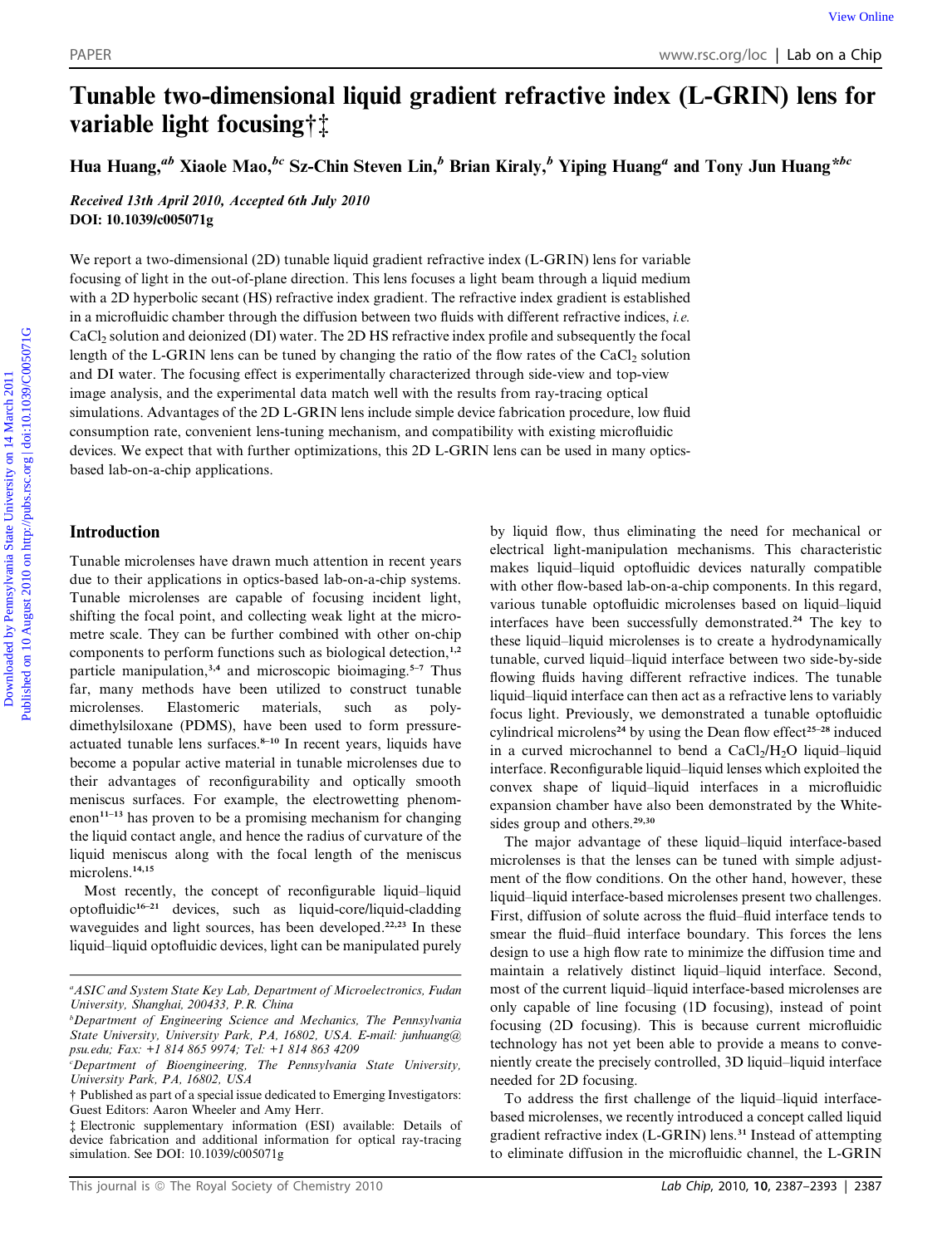lens works by taking advantage of the diffusion at the microscale to form a refractive index gradient in the liquid medium. In the L-GRIN lens, a high-refractive-index solution was injected sideby-side with low-refractive-index solutions. The diffusion of solute between the co-injected flows can form a refractive index gradient, which can focus light in a way similar to the traditional gradient refractive index (GRIN) lenses made of solid materials such as glass or polymers.<sup>32,33</sup> In a microfluidic environment, the diffusion profile can be conveniently controlled via the manipulation of the fluid flows. Therefore, the diffusion profile of the solute, and hence the refractive index profile within the L-GRIN lens, can be easily adjusted by changing flow parameters. In our previous study, the L-GRIN lens concept was proven to be a useful method for variable light focusing.<sup>31</sup> In contrast to the conventional liquid–liquid interface-based microlenses, the L-GRIN lens operates through the diffusion in multiple flows, rather than relying on a clearly defined, curved fluid–fluid interface. Therefore the flow consumption rate is much lower in the L-GRIN lens than in the previously described liquid–liquid interface-based microlenses. In our previous work, we successfully used a converging microfluidic channel to implement an L-GRIN lens which focuses light along the device plane in one dimension (line focusing).

In this work, we aim to further develop the concept of the L-GRIN lens to create a tunable 2D L-GRIN lens that addresses the second challenge faced by the liquid–liquid interface-based microlenses: 2D light focusing (point focusing). One of the significant advantages of the L-GRIN lens approach over the traditional refractive lens is that it relies on the spatial distribution of the refractive index, rather than the geometry of the lens surface to focus light. This gives us an opportunity to use a tunable, 2D refractive index gradient to achieve the 2D light focusing (which can be conveniently created with a simple planar microfluidic structure), rather than a complicated 3D liquid– liquid interface.

#### Materials and methods

The key to constructing an L-GRIN lens is to form a lightfocusing hyperbolic secant (HS) refractive index profile. In this work, the diffusion of  $CaCl<sub>2</sub>$  between a high refractive index solution  $(CaCl<sub>2</sub>)$  and a low refractive index liquid (DI water) is used to achieve the 2D focusing. Different from the one-dimensional, line-focusing L-GRIN lens introduced in our previous work<sup>31</sup> that focuses light along the device plane, the current device can focus light two-dimensionally (point-focusing) in the direction that is perpendicular to the device plane  $(X-Y)$  plane). An axis-symmetric 2D HS refractive index profile was achieved using a microfluidic structure shown in Fig. 1(a). Six inlets and two outlets were connected to an L-GRIN lens chamber to allow the introduction of fluids with high and low refractive indices. The two outlets allow the fluids to symmetrically exit the chamber. In our experiments, a 5 M CaCl<sub>2</sub> solution ( $n_D \approx 1.445$ ) was used as the high-refractive-index fluid, and DI water ( $n<sub>D</sub> \approx$ 1.335)<sup>22</sup> was used as the low-refractive-index fluid. The CaCl<sub>2</sub> solutions were injected into the lens chamber through two center inlets and converged with the low-refractive-index fluids  $(H_2O)$ from side inlets. This allows  $CaCl<sub>2</sub>$  to diffuse from the  $CaCl<sub>2</sub>$ solution to DI water to form an axis-symmetric HS distribution



Fig. 1 Principle of the 2D L-GRIN lens. (a) The 2D L-GRIN lens structure is composed of an L-GRIN lens chamber, two inlets for  $CaCl<sub>2</sub>$ solution, four inlets for DI water, and two outlets. The diffusion of  $CaCl<sub>2</sub>$ inside the L-GRIN lens chamber results in a 2D axis-symmetric hyperbolic secant (HS) refractive index profile in the  $X-Y$  plane, which can be used to focus the light beam along the Z direction. The lens is bonded to a glass substrate and a dye chamber is bonded on the opposite side of the glass substrate for visualization purpose. The input light is generated via a laser diode aligned vertically to the device plane. (b) The side view of the refractive index distribution in the L-GRIN lens chamber. The focal point of the 2D L-GRIN lens can be shifted along Z-axis (e.g., from b1 to b2 by adjusting the refractive index gradient within the liquid medium). (c) The fluid injection setup of the 2D L-GRIN lens (dye chamber is not included in this image). (d) A microscopic image of the 2D diffusion pattern in the lens chamber.

of CaCl<sub>2</sub>. Therefore, in the  $X-Y$  plane of the lens chamber, the highest refractive index is achieved in the center, and the refractive index decreases radially away from the center. This axial-symmetric HS refractive index profile is formed in the lens chamber and acts as an optical lens to focus light two-dimensionally as shown in Fig. 1(b).

The HS refractive index distribution in the  $X-Y$  plane of the lens chamber determines the optical properties<sup>34</sup> of the 2D L-GRIN lens, and is described by the following equation,<sup>35</sup>

$$
n^2(d) = n_s^2 + (n_o^2 - n_s^2) \, \text{sech}^2(\alpha d),
$$

in which  $n(d)$  is the refractive index of the solution with a transverse distance d from the center axis of the lens chamber,  $n_0$  is the highest refractive index at the center axis of the 2D L-GRIN lens,  $n<sub>s</sub>$  is the background (lowest) refractive index of the solution, and  $\alpha$  is the gradient parameter determined by the refractive index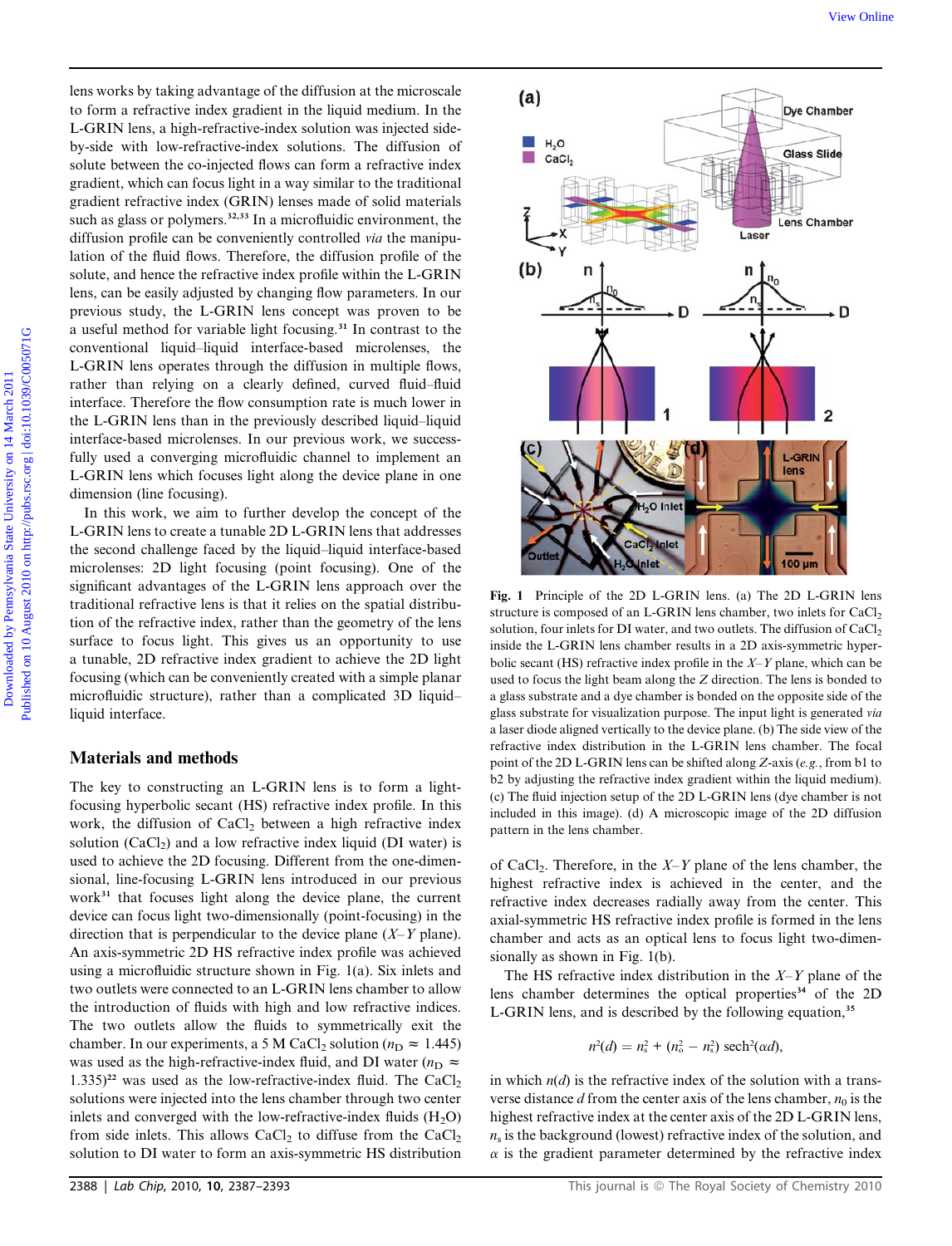profile. With such a 2D refractive index profile in the  $X-Y$  device plane, the vertical light beam can be focused two-dimensionally along the z-axis. The position of the focal point can be tuned along the z-direction by changing the HS refractive index profile (Fig. 1(b)), which can be achieved by adjusting the flow rate ratios between the high-refractive-index  $(CaCl<sub>2</sub>)$  and the lowrefractive-index fluids  $(H<sub>2</sub>O)$ .

The experimental setup is shown in a 3D schematic in Fig. 1(a). The incident light from a 532 nm laser diode was aligned to the central axis of the 2D L-GRIN lens structure and shined normally (z direction) on the lens chamber. In order to observe the focusing effect of the 2D L-GRIN lens, the device had three layers, including (from bottom to top) the 2D L-GRIN lens chamber (thickness = 155 µm, width and length =  $200 \text{ µm}$ ), the glass substrate layer (thickness  $= 220 \text{ }\mu\text{m}$ ), and the dye chamber (thickness  $= 155$  µm, width and length  $= 200$  µm). The dye chamber was filled with a fluorescent dye solution (Rhodamine B,  $10 \mu g$  ml<sup>-1</sup>) so that the trajectories of the focused light beams could be observed during the focusing process. The 2D L-GRIN lens chamber and the dye chamber were made using standard soft lithography and mold replica procedures<sup>36</sup> (please see ESI† for detailed fabrication procedure). The fluids were injected into the L-GRIN lens chamber using precision syringe pumps (KD Scientific 210). The experiments were conducted on an inverted optical microscope (Nikon TE 2000U), with the images taken by a color digital camera (Nikon D50) mounted on the microscope. Fig. 1(c) illustrates the fluid injection setup of the 2D L-GRIN lens (dye chamber is not included in this image), and Fig. 1(d) shows a microscopic image of the 2D diffusion pattern in the lens chamber (food dye was added into the  $CaCl<sub>2</sub>$  solution to highlight the diffusion pattern). Who was profile. With such a 2D retinctive index profile in the X-T device directions and set the channeler from two symultations are plained in the consideration of the Cole in this case, we say that the consideration of

To evaluate the performance of this 2D L-GRIN lens and optimize the experimental parameters, two types of numerical simulations were conducted. First, computational fluid dynamics (CFD) simulations were done with a commercial software package (ESI-CFD) and were used for calculating the  $CaCl<sub>2</sub>$ concentration distribution, which is linearly proportional to the refractive index distribution in the L-GRIN lens. Based on the data obtained from the CFD simulation, an optical ray-tracing simulation was performed to simulate the trajectories of the light beams during the focusing process. The ray-tracing algorithm for an HS refractive index gradient was based on the ABCD law and was implemented with a MATLAB program. The analysis of the experimental result was conducted using an image analysis package ImageJ.<sup>37</sup>

### Results and discussions

In order to form the axis-symmetric refractive index profile in the lens chamber, the CaCl<sub>2</sub> solution was co-injected with the DI water into the lens chamber from two opposite directions as shown in Fig. 2(a). The DI water streams compress the  $CaCl<sub>2</sub>$ solution from both sides, and CaCl<sub>2</sub> molecules diffuse across the interface of the two fluids. Fig. 2(a) shows the simulated concentration distribution of  $CaCl<sub>2</sub>$  during the flow injection process. The simulation result indicates that upon contacting the DI water, CaCl<sub>2</sub> starts to diffuse from the CaCl<sub>2</sub> solution into DI water. After two opposite  $CaCl<sub>2</sub>$  solution/DI water co-flows enter the lens chamber, they are forced to change their flow

directions and exit the chamber from two symmetric outlets. The diffusion of  $CaCl<sub>2</sub>$  in this process results in the formation of a light-focusing, 2D refractive index gradient in the lens chamber.

To evaluate the focusing capability of this 2D refractive index gradient, the refractive index distribution (Fig. 2(b)) within the lens chamber was plotted using the  $CaCl<sub>2</sub>$  concentration distribution obtained from the CFD result in Fig. 2(a). Fig. 2(b) indicates that the refractive index in the lens chamber shows an axis-symmetric pattern, in which refractive index is higher in the center and lower towards the outer edges. We further plot the line profiles (Fig. 2(c)) of the refractive index within the lens chamber, with  $\beta$  increasing from 0° to 90° with a 5° increment ( $\beta$  is defined in Fig. 2(b)). It is found that, except for the lines near the directions of the inlets and outlets ( $\beta = 0^{\circ}$  and 90°), most of the refractive index profiles follow an HS distribution and match well with each other. This characteristic ensures that nearly all of the incoming light is focused to a single focal point. In order to investigate the influence of fluid injection parameters on the refractive index profile, and hence the position of the focal point, the refractive index profiles of CaCl<sub>2</sub> at different fluid injection conditions were simulated. Fig. 2(d) shows the change of diagonal concentration distribution ( $\beta = 45^{\circ}$ ) of CaCl<sub>2</sub> in the fluid chamber with decreasing DI water/CaCl<sub>2</sub> flow rate ratio (from bottom to top, DI water flow rate  $= 8.0, 6.4, 4.8, 3.2, 2.4, 1.6,$  and 0.8  $\mu$ l min<sup>-1</sup>, respectively; CaCl<sub>2</sub> solution flow rate = 8.0  $\mu$ l min<sup>-1</sup> for all cases).

Fig. 2(d) suggests that the HS refractive index distribution within the lens chamber can be conveniently adjusted by varying the fluid rates. Further analysis in Fig. 2(e) shows the relation between the change of refractive index contrast (difference between the maximum and minimum of the refractive index profile) and the change of the fluid rate ratio (DI water/CaCl<sub>2</sub> solution). Since a change of the refractive index contrast corresponds to a linear change in the focal length, Fig. 2(e) suggests that the focal length does not linearly increase with the flow rate ratio—it is most responsive when the flow rate ratio is low (0.1– 0.5) and becomes less responsive when the flow rate ratio is close to 1.0. This observation is useful in determining the operation parameters of the 2D L-GRIN lens.

Fig. 3(a–c) are the CFD simulated refractive index distributions inside the lens chamber at different flow conditions (DI water flow rate = 8.0  $\mu$ l min<sup>-1</sup>, 3.2  $\mu$ l min<sup>-1</sup>, and 2.4  $\mu$ l min<sup>-1</sup>, respectively, and CaCl<sub>2</sub> solution flow rate = 8.0  $\mu$ l min<sup>-1</sup> in all three cases). These simulated 2D refractive index distributions can be fitted well with a 2D HS profile (please see the ESI† for details), and the 2D-fitted HS profiles were used for the raytracing simulation to evaluate the performance of the 2D L-GRIN lens for light focusing. The ray-tracing simulations show the trajectories of light beams in the three-layer structure previously introduced (the L-GRIN lens chamber, the glass substrate, and the dye chamber, respectively). The ray-tracing simulations were conducted using the corresponding flow rate parameters from Fig.  $3(a-c)$ , and the simulated light-focusing patterns (in X–Z cross-sectional plane) are shown in Fig. 3(d–f). The results show that inside the liquid medium within the L-GRIN lens chamber, collimated light beams from the laser source bend gradually towards the central optical axis. After exiting the 2D L-GRIN lens, the light propagates through the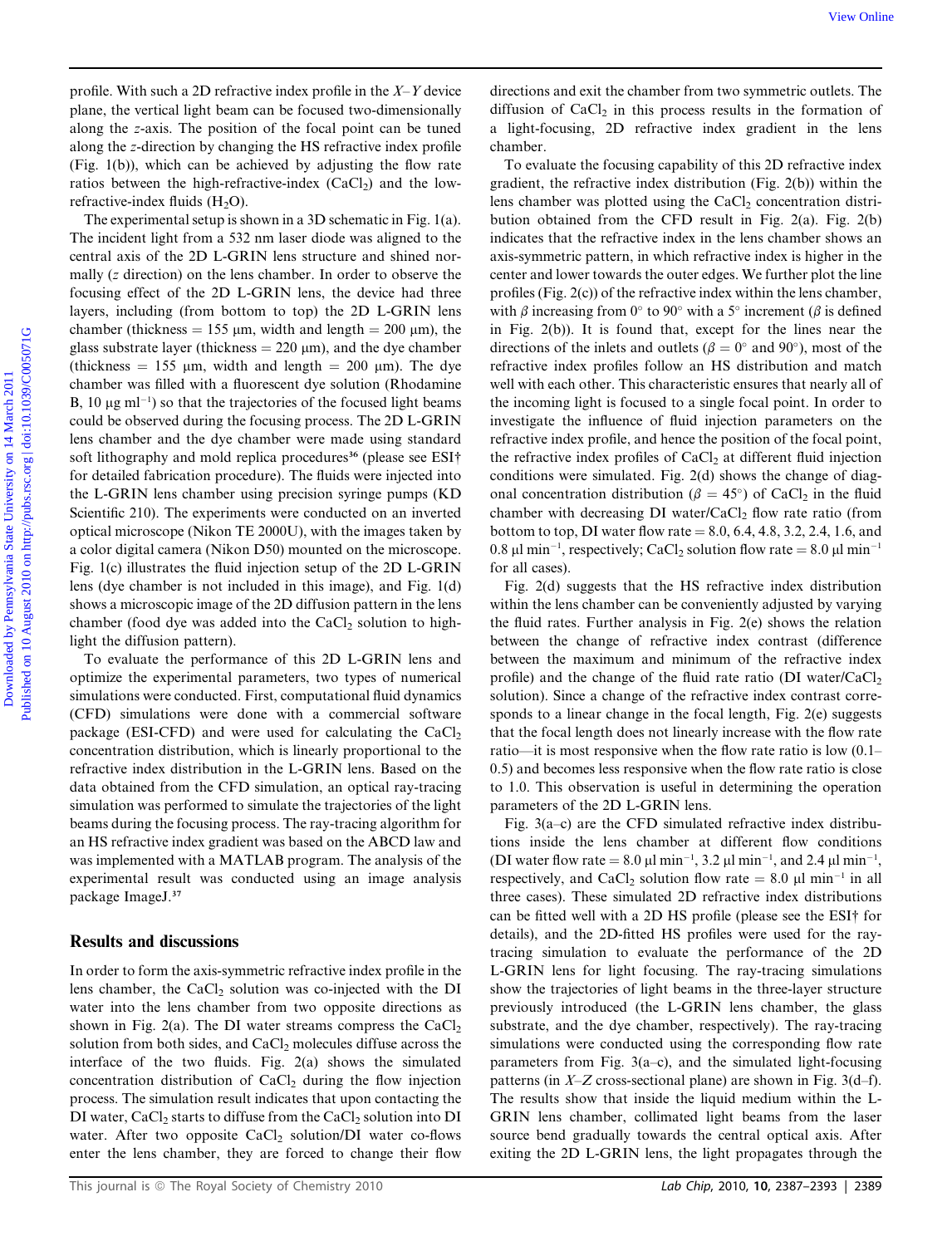

**Fig. 2** (a) The simulated CaCl<sub>2</sub> concentration distribution in the fluid chamber (CaCl<sub>2</sub> flow rate = 8  $\mu$ l min<sup>-1</sup> and DI water flow rate = 3.2  $\mu$ l min<sup>-1</sup>). (b) The refractive index distribution in the lens chamber derived from the CFD simulation. (c) The line profile of refractive index in the  $X-Y$  plane along different directions (from 0° to 90° with a 5° increment). (d) Change of the refractive index profile with different fluid rates ( $\beta = 45$ °). (e) The change of the refractive index contrast is not linear with respect to the change of the flow rate ratio between water and CaCl<sub>2</sub> solution.



Fig. 3 Ray-tracing simulation of the variable light focusing process. (a–c) The CFD simulated 2D HS refractive index profile within the lens chamber for different flow conditions (DI water flow rate =  $8.0 \,\mu\text{I}$  min<sup>-1</sup>,  $3.2 \,\mu\text{I}$  min<sup>-1</sup>, and  $2.4 \,\mu\text{I}$  min<sup>-1</sup>, respectively, and CaCl<sub>2</sub> solution flow rate =  $8.0 \,\mu\text{I}$  min<sup>-1</sup> in all three cases). (d–f) The simulated trajectories of the light beam during the focusing process with three different fluid flow conditions shown in (a–c), respectively. The structure in the simulation is composed of three parts: the L-GRIN lens, the glass substrate, and the dye chamber.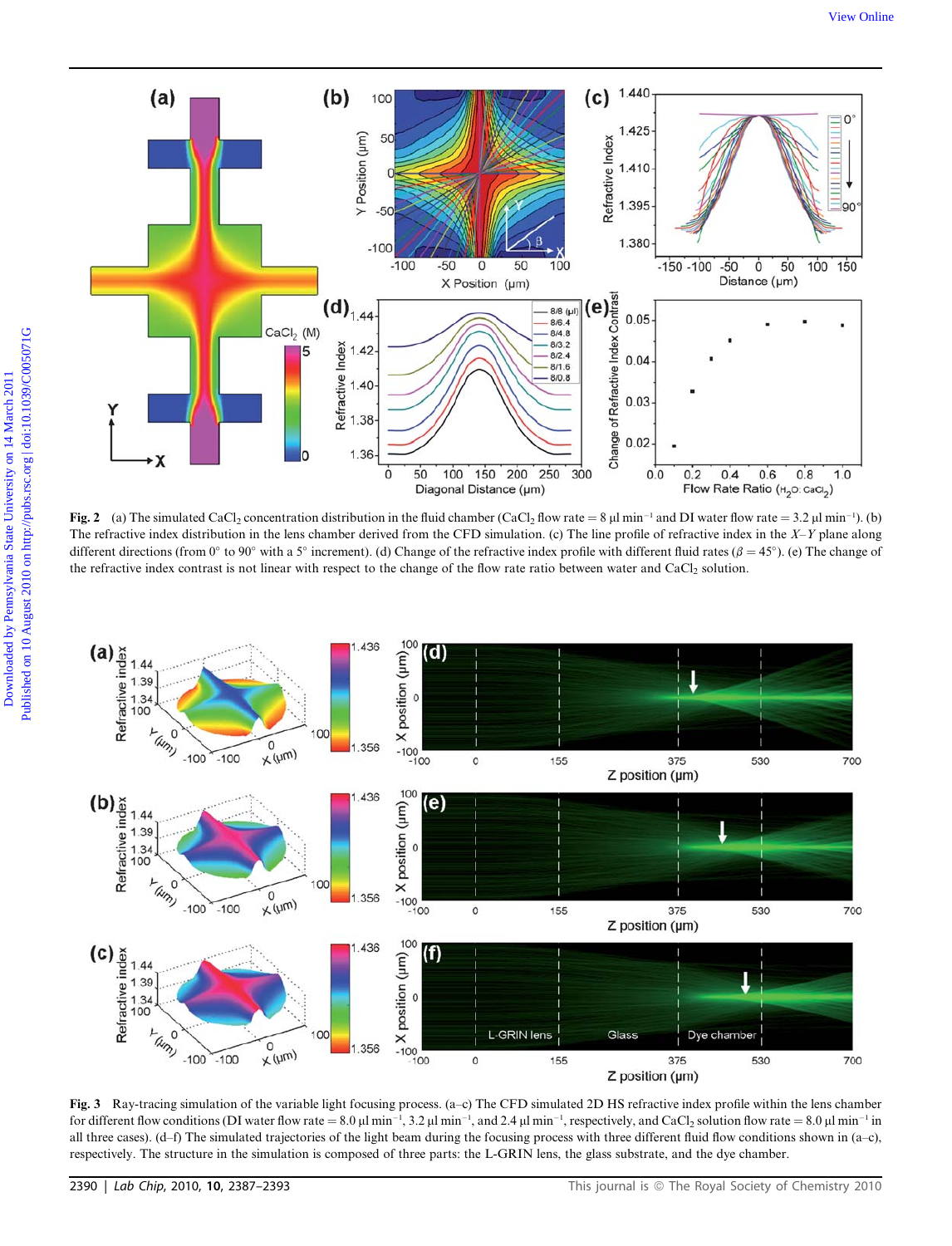glass substrate and converges within the dye chamber at the focal point. Changing the fluid injection ratios results in a change in refractive index gradient (Fig.  $3(a-c)$ ), causing the light to converge differently and resulting in a shift of the focal point inside the dye chamber along the z-direction (Fig.  $3(d-f)$ ). These simulated results suggest that the focal length increases when the flow rate of DI water decreases. The simulations also predict the tuning range of the focal point along the z-axis to be  $\sim$ 130 um.

In order to characterize the performance of the L-GRIN lens, a series of experiments were conducted with the experimental setup for side-view ray-tracing illustrated in Fig. 4(a). The device used for experimental characterization, as previously described, consists of three components: the L-GRIN lens, the glass substrate, and the dye chamber. The collimated light beam from a semiconductor laser diode (532 nm) was shined on the  $X-Y$ plane of the L-GRIN lens chamber along the z-direction. After exiting the L-GRIN lens chamber, the light enters the dye chamber through the glass layer, where its trajectory can be visualized by the fluorescent emission of Rhodamine dyes (excitation wavelength of 532 nm and emission wavelength of 560 nm). It should be noted that the performance of the L-GRIN lens can be affected by temperature. Temperature has an influence on the refractive index gradient profile of the L-GRIN lens because both the diffusion coefficient of the solute  $(CaCl<sub>2</sub>)$  and the refractive index of the liquid medium vary with temperature.<sup>38,39</sup> Therefore, changes in temperature can result in a variation of the lens performance, such as a variation in the lens' focal length.



Fig. 4 Experimental characterization of the variable light focusing process. (a) The device includes three layers (i.e. the L-GRIN lens chamber, the glass substrate, and the dye chamber for visualization of the focused light beams). (b–d) Change of the light-focusing patterns and shifting of the focal point positions with different flow rate conditions (DI water flow rate =  $8.0 \mu l \text{ min}^{-1}$ ,  $3.2 \mu l \text{ min}^{-1}$ , and  $2.4 \mu l \text{ min}^{-1}$ , respectively, and CaCl<sub>2</sub> solution flow rate = 8.0  $\mu$ l min<sup>-1</sup> in all three cases) are visualized in the dye chamber. (e) Light intensity plots along the z-axis, corresponding to the images in (b–d), indicate the shift of the focal point during the experiments.

Throughout our experiments, the fluid temperatures remained constant ( $\sim$ 25 °C) and therefore the experimental results of the L-GRIN lens were highly repeatable. In the future studies, we will use CFD and ray-tracing simulations to investigate the influence of changes in the solute diffusion coefficient and refractive index of the liquid medium, caused by the temperature variation, on the performance of the L-GRIN lens.

The side-view ray-tracing experiments were conducted with the same parameters that were used in the CFD and ray-tracing simulations in Fig. 3 (DI water flow rate  $= 8.0 \text{ }\mu\text{I min}^{-1}$ , 3.2  $\mu\text{I}$  $\min^{-1}$ , and 2.4  $\mu$ l  $\min^{-1}$ , respectively; CaCl<sub>2</sub> solution flow rate =  $8.0 \text{ }\mu\text{l} \text{ min}^{-1}$ ). Fig. 4(b-d) illustrate the trajectories of the light beams within the dye chamber. The results show that the light beam can be well focused to a point whose position can be shifted along the z-axis with different flow rates. Fig. 4(e) shows the light intensity plots along the z-axis, and the maximum intensity indicates the position of focal point. The results show that the focal point can be shifted approximately  $120 \mu m$ , which matches well with the simulated result in Fig.  $3 \times 130 \text{ }\mu\text{m}$ ). For this 2D L-GRIN lens, the establishment of the refractive index gradient for light focusing relies solely on the diffusion of the solute  $(CaCl<sub>2</sub>)$ between high and low refractive-index solutions; this process is affected by multiple factors such as diffusion coefficient, fluid viscosity, and compliance of the fluid injection tubings. Experimentally, we have observed that the transition between different operation states (different focal lengths) can be achieved within 2–3 seconds. This observation is in agreement with our previous work on L-GRIN lens with 1D focusing ability.<sup>31</sup> Additionally, once the fluid injection rates of the device are set and the refractive index profile is stabilized, the lens can remain stable for a long period of time (several hours or more). We Youke<br>
plats substitute and converge seithin the dye chamber at the focal<br>
plats in a domain in a scale, in a domain in a scale, in a domain in a scale of the scale of the scale of the scale of the scale of the scale o

From the experimental results, the maximum numerical aperture (NA =  $n\sin \theta$ , where *n*, the refractive index in the dye chamber, is approximately 1.33, and  $\theta$  is half of the focused beam exit angle) is measured to be 0.249 in Fig. 4(b). The NA of a lens is one of the most important parameters in evaluating its focusing ability, and a high NA is often required for optical trapping40,41 and high-resolution imaging. Further improvement of the NA can be achieved by increasing the depth of the L-GRIN lens chamber (currently  $155 \mu m$ ) or the refractive index contrast between the two fluids; both alterations would lead to more dramatic bending of the light beams.

We observe through both simulations and experiments that the L-GRIN lens shows some aberration (light beams not perfectly focused to a single focal point). We believe this is due to the fact that the profiles of the refractive indices achieved with current L-GRIN lens fluidic channel design are slightly different from the theoretical hyperbolic secant profiles. In order to minimize the aberration and to improve the performance of the L-GRIN lens, further geometric optimization of the L-GRIN lens' fluidic channel is needed to achieve ideal refractive index profiles to perfectly focus all the light beams to a single focal point.

In order to further characterize the focusing performance of the 2D L-GRIN lens, we characterized the top-view images of the focused light spots in the dye chamber  $(X-Y)$  plane) at different flow conditions. Fig. 5(a) shows the unfocused light distribution in the dye chamber when the 2D L-GRIN lens is not operational (stagnant flow in the lens chamber). Fig. 5(b–d) show the transition of the light-focusing pattern from under-focused to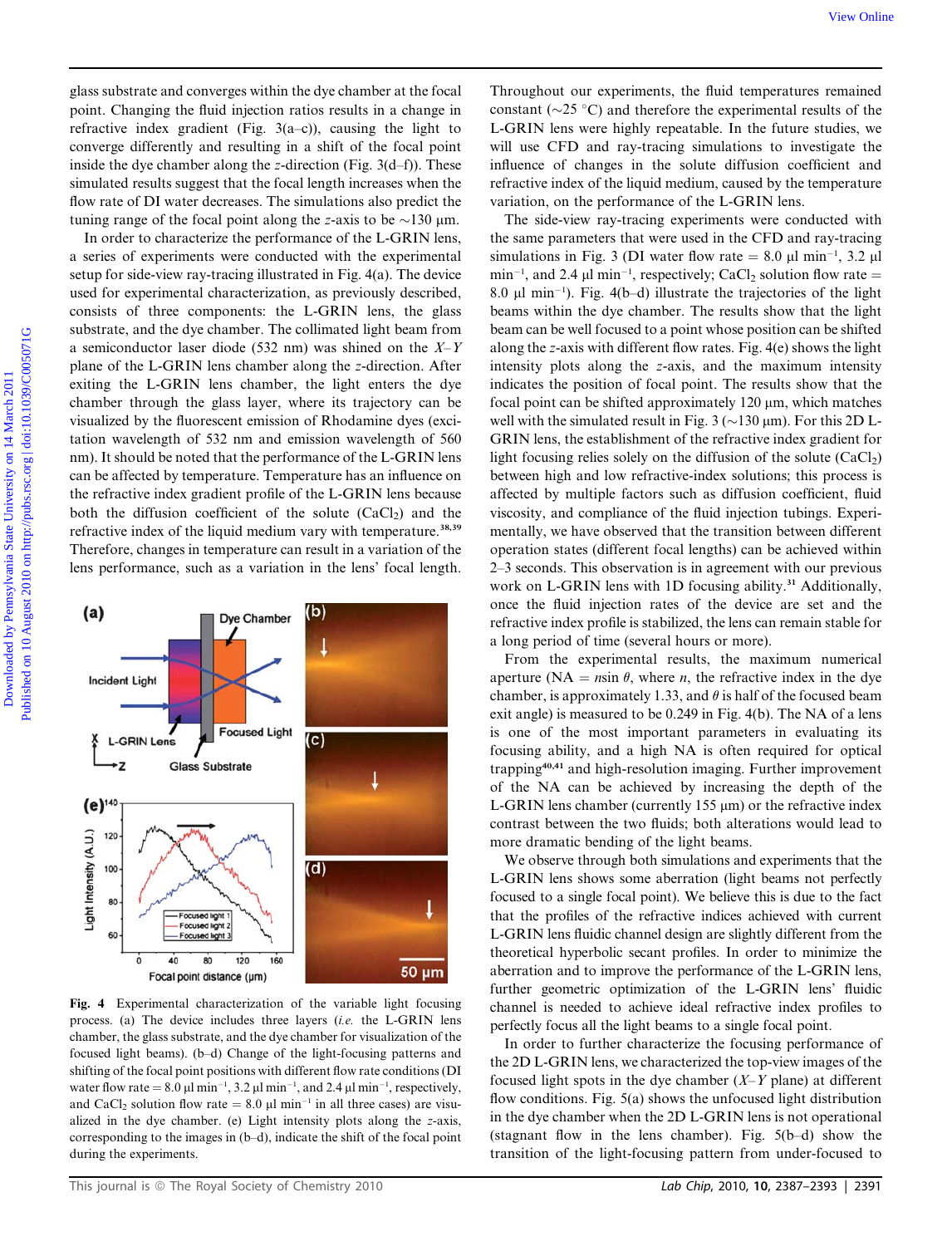

Fig. 5 Top-view images of the light spots in the dye chamber after the light passing through the 2D L-GRIN lens at different flow conditions. (a) Unfocused (stagnant flow); (b–d) from under-focused to well-focused light. DI water flow rate  $= 6.4 \mu l \text{ min}^{-1}$ , 4.8  $\mu l \text{ min}^{-1}$ , and 3.2  $\mu l \text{ min}^{-1}$ , respectively; and CaCl<sub>2</sub> solution flow rate  $= 8.0 \text{ }\mu\text{l min}^{-1}$ . (e-h) The 2D light intensity distribution corresponding to (a–d), respectively.

well-focused at different flow injection conditions (DI water flow rates = 6.4  $\mu$ l min<sup>-1</sup>, 4.8  $\mu$ l min<sup>-1</sup>, and 3.2  $\mu$ l min<sup>-1</sup>, respectively; CaCl<sub>2</sub> solution flow rates = 8.0  $\mu$ l min<sup>-1</sup>). These images provide direct proof of the tunable 2D light focusing. From these images it is observed that the shape of the light spot is similar to the refractive index distribution in the lens chamber. The minimum spot size (Fig. 5(d)) achieved with this 2D L-GRIN lens is  $\sim$ 20  $\mu$ m, which is suitable for applications such as on-chip flow cytometry.24,42 Fig. 5(e–h) show the changes of the 2D intensity distribution of the light beam at different focusing conditions. The light intensity is increased by a factor of 4.5 from the nonfocused condition (Fig. 5(e)) to the well-focused one (Fig. 5(h)). It is noted that the shape of the focused light beam obtained with this 2D L-GRIN lens is similar to a square with stronger intensity distribution along the two diagonal directions, which is different from the circular light spots obtained with most existing 2D

lenses. Further improvement of the 2D refractive index distribution is needed to achieve a more desirable light-focusing pattern. This can be achieved by optimizing the geometry of the L-GRIN lens chamber.

In this article, we have demonstrated that three different lens states (focal lengths and numerical apertures) can be achieved with three different sets of fluid injection parameters. These oneto-one lens state/fluid injection parameter correlations can serve as a preliminary look-up table for lens operation. A more comprehensive and detailed look-up table can be established by further correlating different lens states (focal lengths and numerical apertures) with different flow injection rates through simulation and experimental measurement. We have experimentally demonstrated that our L-GRIN lens is highly repeatable, and one should always expect the same lens state (same focal length and numerical aperture) with a specific set of fluid injection parameters, regardless of the initial state of the lens. Additionally, the lens is very stable over time. Therefore, we believe that our L-GRIN lens is capable of delivering reliable, repeatable performance.

## **Conclusions**

In this article, we introduced a tunable 2D L-GRIN microlens which can be used to two-dimensionally focus light normally incident on the device plane. By utilizing the diffusion phenomena in fluids, this L-GRIN lens can achieve 2D light focusing with a simple, planar microfluidic chamber, rather than involving complex three-dimensional microstructures used in previously reported 2D microlenses. The 2D L-GRIN lens can be conveniently fabricated using standard soft-lithography and can be readily integrated with other microfluidic devices. The 2D L-GRIN lens also has other advantages such as low flow consumption and a simple lens control mechanism. Simply by adjusting the fluid injection ratio, the focal point of this lens can be varied along the out-of-plane direction (z-direction). These advantages make the 2D L-GRIN lens suitable for a wide variety of on-chip applications such as on-chip detection, and potentially the manipulation of particles/molecules.43–50 The 2D L-GRIN lens, as with the 1D L-GRIN lens introduced in our previous work,<sup>31</sup> represents a novel concept by utilizing the precise manipulation of refractive index distribution in microfluidic environments for on-chip light manipulation. We envision that with further developments, this concept can facilitate a new class of optofluidic devices for on-chip optical applications.

#### Acknowledgements

This research was supported by US Department of Agriculture (USDA/NRI), National Science Foundation, Air Force Office of Scientific Research (AFOSR), and the Penn State Center for Nanoscale Science (MRSEC). Components of this work were conducted at the PennState node of the NSF-funded National Nanotechnology Infrastructure Network.

#### References

- 1 A. Llobera, V. J. Cadarso, M. Darder, C. Domínguez and C. F. Sánchez, Lab Chip, 2008, 8, 1185-1190.
- 2 S. Mandal and D. Erickson, Opt. Express, 2008, 16, 1623–1631.